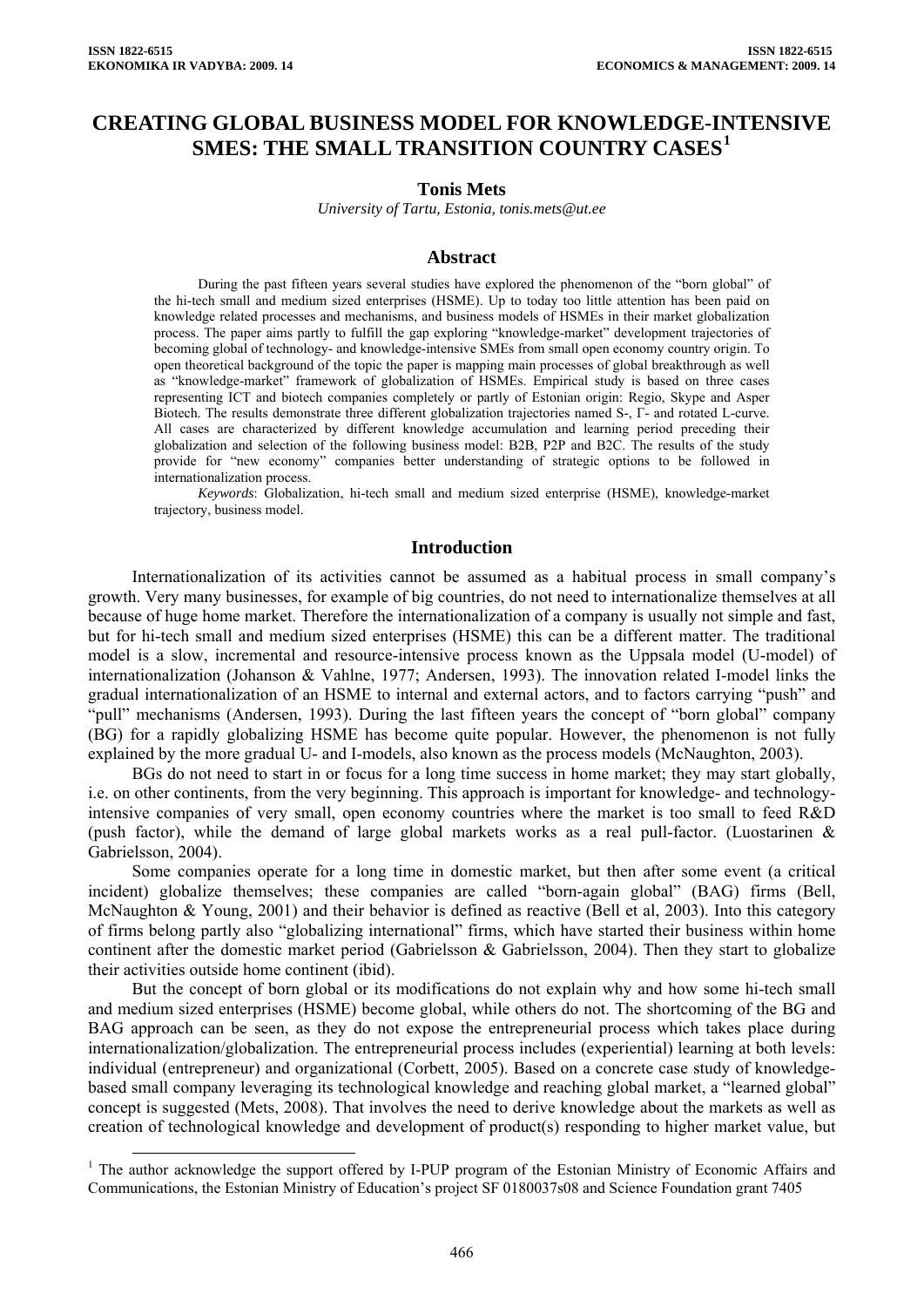also right positioning in the value chain of the concrete product or business (Vadi & Türk, 2009). This cannot happen accidentally, these processes need learning and accumulation of knowledge, and experience before becoming global.

Leverage of resources, incl. intangible resources was first seen as competitive advantage of multinational companies (MNC) (Hamel & Prahalad, 1993; later supported by Blomstermo & Sharma, 2003), which could be very effectively implemented by replicating knowledge and competences based on the business models presented (Winter & Szulanski, 2001). This phenomenon sometimes known also as "McDonalds approach" (ibid) creates advantage potential for global corporation before local company, if implemented, disproportionately strongly exceeding their size ratio especially in knowledge-intensive spheres regarded as "new economy" (Mets, 2003). That points out that HSMEs of small and open economies (SMOPEC) (abbreviation from Luostarinen & Gabrielsson, 2006) are competing with global competitors not only in international markets, but also in home market. Of course, it is easier to enter psychically and culturally closer neighboring target markets (see for example: Roolaht, 2002) than to become global from inception. Therefore expanding the market in competition with MNCs is special learning and educational challenge for entrepreneurs and managers from small transition countries (Aaltio, 2008).

As can be concluded from the short overview above, in the core of business internationalization lies knowledge (push factor) as resource enabling HSMEs to respond to global market needs (pull factor) and real globalization process happens under the certain circumstances depending on knowledge-related processes and business model chosen for reaching to global market.

The paper aims to explore "knowledge-market" development trajectories of becoming global of technology- and knowledge-intensive SMEs from small open economy country origin. The results of the study provide better understanding of strategic options that "new economy" companies may follow in their internationalization process. To open theoretical background of the topic the next section is mapping the main processes of global breakthrough of HSME. The following section creates "knowledge-market" framework of HSME's globalization process. After that, methodology and short description of a case study sample are given. Empirical findings and discussion of results end the paper.

### **Global breakthrough process of HSME**

Generalizing globalization process of HSMEs one can find three main ways differing from each other in terms of speed and extent of internationalization: gradual, born global (BG) and born-again global (BAG) trajectories (Johanson & Vahlne, 1977; Andersen, 1993; Bell, McNaughton & Young, 2001) as presented in Figure 1.



**Figure 1.** Trajectories of HSME internationalization (the author's drawing)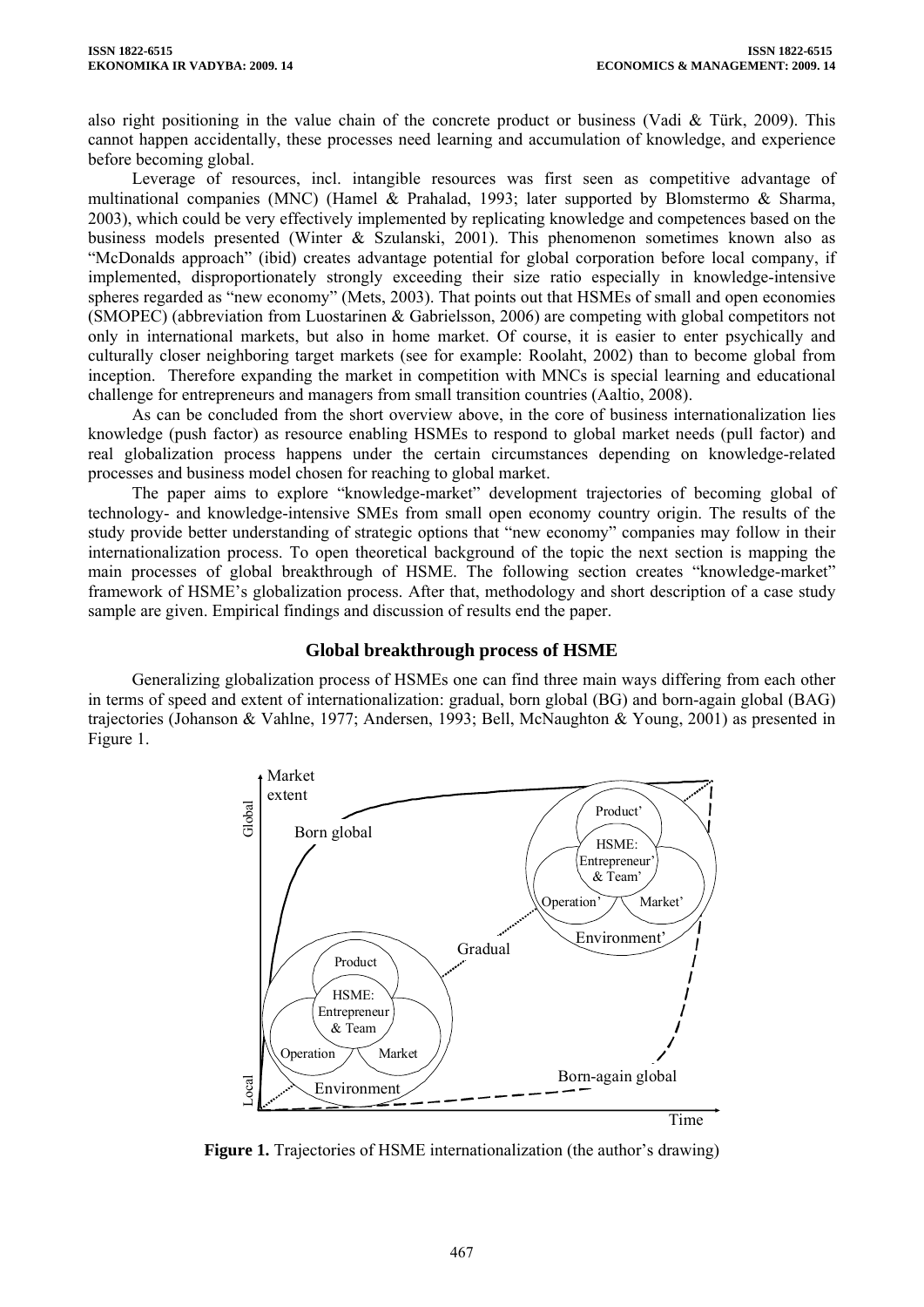Luostarinen (1979) first introduced globalization strategy including three sub-strategies (or fields): the product (P), the operation mode (O) and the market (M), and altogether – POM-strategy. POM-strategy itself leads to global marketing strategy, which consists of pricing, distribution and customer strategy (Luostarinen & Gabrielsson, 2004).

The POM-strategy as a model covers and partly overlaps the components of business model – the way how a firm is creating value to all its stakeholders. From the company's position – the business model is mediating technical inputs into economic output (Chesbrough & Rosenbloom, 2002). Researchers of Helsinki School Luostarinen and Gabrielsson (2004, 2006) have demonstrated that the BG may exist in any field of product categories of SME: (1) high-tech, (2) high-design, (3) high-services, (4) high-know-how, and (5) high-system businesses. The authors argue also that one product category compliments another, for example: high tech companies offer services for their innovative goods, or, high-service companies package their product and manuals into diskettes, which presents physical goods (ibid). Characteristic to BGs is that they differ from product and operation mainstream patterns of internationalization of conventional (nonborn-global) companies; the same is valid for their POM-strategy (ibid). Becoming global depends very strongly on HSME's capability to attract venture capital (VC) companies to invest into BG. VC investors affect the management of HSME, even employing professional managers into company, which accelerates globalization process. Some founders of HSMEs are more experienced and better skilled in global business, which speeds up the process (Luostarinen & Gabrielsson, 2006). This points out the importance of market learning in realization of own opportunities.

Effective recognition of opportunities is considered one the most important outcomes of entrepreneurial learning as an experiential process (see Politis, 2005; Corbett, 2005). The learning can be organizational; the "learning organization" is the concept used to describe an organization's ability to manage change (see for example Senge, 1990). From the perspective of entrepreneurial learning described by Politis (2005), it is more or less an individual process. This viewpoint is only partly supported by research among Italian technology entrepreneurs, where networking capability and the creation of technological competence with limited resources play a key role (Ravasi & Turati, 2005). Organizational learning of SME's in terms of an entrepreneur's capacity to learn and to integrate the working team remains the leading factor; and entrepreneurial learning is mostly an action-learning process (Deakins et al, 2000).

The internationalization process trajectories of three different routes (shown in Figure 1) contain learning, which is more or less intensive in some period. The main result of learning is reaching a global business model. The main difference between BG and BAG is the moment of globalization.

BG means going global from inception. That means that not only the business idea, but also all other factors (Product, Operation, Market & Management) must be appropriate for the strategy of rapid globalization. Lack of just one of the factors can lead HSME to failure. BAG keeps the local business model for a long period, and may even involve some exports and other internationalization activities. Favorable events, or the accumulation of a success factor or resource, possibly gradually, can trigger the globalization process.

Although several authors have tried to define BG company via share of sales on international/global markets or period of becoming international/global, there is no agreement about the concrete value of criteria (Luostarinen & Gabrielsson, 2006; Svensson, 2006; Rialp, Rialp, Urbano & Vaillant, 2005). It seems that strategy (POM-model) and management behavioral patterns and ambition to achieve competitive advantage match better to general understanding of rapid globalization process than formal criteria. This position is supported also by the authors mentioned above (Luostarinen & Gabrielsson, 2006). Hereby arises also another crucial aspect: not only global market breakthrough, but also protecting and deepening competitive advantage in global position has high strategic importance for HSME. That means the need to better understand the content of core competence(s) in creating long-run competitive advantage hard to copy by competitors on the market.

## **Knowledge-Market grid - global HSME's options of leverage**

The POM-strategy model is less explicit about the organizational mechanisms which besides entrepreneurial learning may release the potential for such behavior, or about what makes this mode of operation possible. The competence and knowledge of organization acquire more power in organizational structures which use the mechanism of leverage. Leverage is defined as "the extent to which profits can be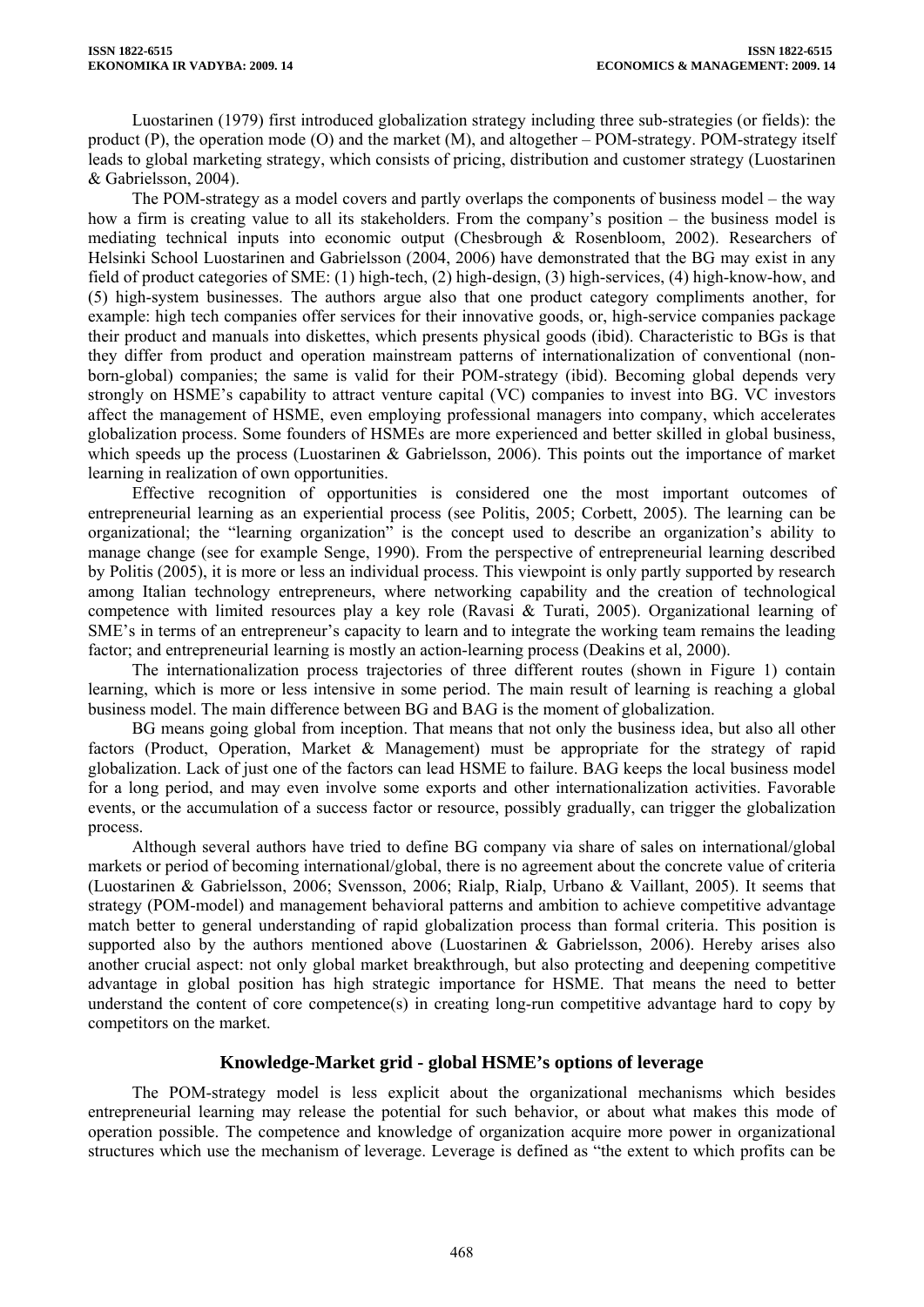increased when revenues and capacity utilization rise" (Crainer, 1999). Often the concept of leverage is linked to the idea of stretching financial as well as non-financial resources (Hamel & Prahalad, 1993).

Leveraging intangible resources at the human level is achieved as a result of the multiple duplication of the working process, creating higher skills and performance along a learning curve, but it also means the initial creation and development of such skills and related competences. At company level, this means extending knowledge, skills, competence and performance over all parts of the organization, reaching every person engaged in the process. In knowledge business, leverage means invention, permanent improvement, and the acquisition of new "soft" and "hard" processes, and spreading of new technology in conjunction with what already exists. The leverage mechanism is a part of the mode of operation as explained in the matrix in Figure 2.

| Market extent | High         | Single/initial domain<br>technology<br>Diversification across<br>the markets globally | Multiple domain of<br>integrated technologies<br>Diversification across<br>the markets globally                 | <b>Expansive</b><br>multiplication of high<br>system knowledge $\bar{\mathbf{\alpha}}$<br>business model<br>globally |
|---------------|--------------|---------------------------------------------------------------------------------------|-----------------------------------------------------------------------------------------------------------------|----------------------------------------------------------------------------------------------------------------------|
|               | Medium       | Single/initial domain<br>technology<br>Duplication across<br>familier markets         | Multiple domain of<br>integrated techno-<br>logies & knowledge<br><b>Duplication across</b><br>familier markets | Multiplication of high<br>system knowledge $\&$<br>business model<br>Duplication across<br>familier markets          |
|               | $_{\rm Low}$ | Single/initial domain<br>knowledge and<br>inventions<br>Single market                 | Multiple domain of<br>integrated technologies<br>and knowledge $=$<br>combination of high-<br>tech & service    | Multi domain technolo-<br>gies and knowledge $=$<br>high system product $(\&$<br>business model)                     |
|               |              | Low                                                                                   | Medium                                                                                                          | High                                                                                                                 |

**Complexity of knowledge**

**Figure 2**. Knowledge-market leverage grid for technology business internationalization (the author's drawing)

The matrix describes the strategic options of an HSME in terms of the leverage of technology and knowledge, and of markets. Leverage means combining several single domains of knowledge or technology with each other in order to gain more complex results. Hereby it should be mentioned that the complexity can be related to "product" as well to "operation" aspect of POM-model. That can mean growing complexity of technology knowledge in production process and can but must not necessarily reflect in product itself. Meaning complexity contains here first of all multiplicity of (interdisciplinary) knowledge domains. Of course, complexity can vary in the framework of the same domain, therefore complexity has relative meaning if implementing for comparison of concrete objects. Labeling quadrants with two axes (Market extent, Complexity of knowledge) in three-scale measure (L-low; M-medium; H-high) we can describe different ways of leverage of knowledge according to the globalization concept of HSME. The BG company is ready to move into the quadrants LH-MH-HH or even to start from there leveraging its business model at the inception. BAG company can follow more mazy trajectory, for example: LL-ML-LM-LH-MH-HH. This process could be understood as experiential learning, creating new knowledge in the company about product as well as about market (see similar approach: Casillas et al., 2008). As a result, unique high level products and services are created on the basis of the multiplication of new and existing knowledge and competences (for example, in quadrant LM). As the creation of high level competences is a path-dependent, usually the result of interdisciplinary (learning) process, it is a competitive advantage that is hard for competitors to replicate. The market can be expanded gradually by selling to neighboring and culturally close countries, or related markets, whereas if expansion into different markets in different continents is made in a very limited timeframe it is a global player. The more reachable and relevant to customer needs and use the company is the more chances it has of becoming a global player. Customer reach becomes critical for an HSME. Typically the Business to Business (B2B) model is prevailing before Business to Consumer (B2C) sales model among BGs (Luostarinen & Gabrielsson, 2006). Very often it can be difficult for a global business and networking model to reach every individual, for example peer-to-peer (P2P), like that of Skype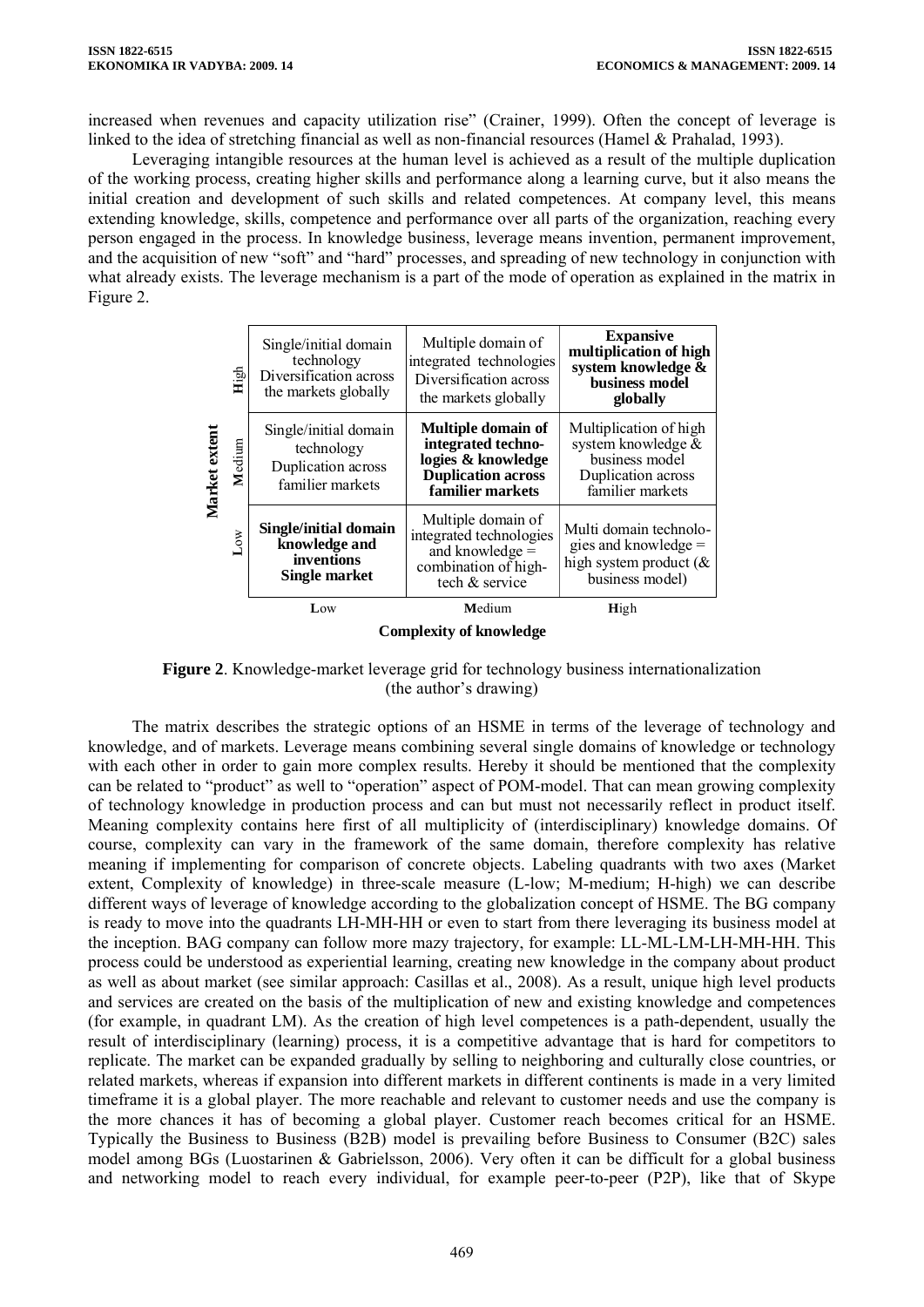(Yovanof & Hazapis, 2008). In that case, globalization is simply a global replication of the business model globally, or the business model itself is global. The uniqueness defends the company's position as global.

Nummela, Saarenketo and Puumalainen (2004) have found that companies with narrowly defined core competence started their international operations on average two years earlier than companies with broad competence. As could be understood from the grid (Figure 2) this means capability of HSME to go global with single domain knowledge. Does this contradict to learning and knowledge leverage processes in B(A)Gs? Probably not, first, the company has its history which starts not just the moment of legal registration of its founding, but starts far before with the learning, experience and knowledge accumulation by founders and managers (Casillas et al., 2008). Second, (new) opportunity recognition by company leaders can happen in any period of company's existence, which can trigger absolutely new developments in/by the company like it happened with NOKIA moving into new technology and business field, which changed also the business model and behavior categorized as "globalizing international" (Gabrielsson & Gabrielsson, 2004). That means "pre-history" period of B(A)G is important, may-be crucial point of the globalization concept.

## **Empirical research and methodology**

Empirical research is based on the process theory and general knowledge-market framework of globalization of HSMEs as discussed in the first sections of the paper. The approach is especially, focusing on the role of knowledge, which is the basis for product as well as operations development in reaching global market. Mapping the trajectory of knowledge-market development in internationalization of HSMEs can give basic understanding for further strategy creation by businesses as well as for actors of public sector in forming entrepreneurship policy. That means also the need to analyze changes of complexity of knowledge in that process – is movement from "high product" towards high-system business/product the rule for BGs and what is happening with complexity of (product) knowledge in globalization? What is the timing of accumulation of necessary competences for globalization and how it is related to internationalization process - is there so called "pre-history"? Can we identify entrepreneurial learning in globalization process? How has entrepreneurship environment influenced financing of HSMEs? And what are the consequences of competitive advantage, business model and strategy?

Case studies were used for mapping the main factors affecting internationalization of technology intensive SMEs in the "knowledge-market" framework. Main criteria for selection of a company for case study were the following:

- Estonian origin of the company or/and tight relations to Estonia;
- The company should be relevant to a success story, i.e. it should be already global;
- The main development track of the company could be observed;
- Main part of knowledge and technology is created in Estonia;
- The companies represent technologies of different fields.

It was not possible to find many Estonian companies that met the described characteristics, therefore more well-known of them were selected for the study. Current case studies are based on secondary data and personal interviews. First of all, search for research publications was carried out using Google Scholar®. That gave possibility to learn the aspects researchers already covered about the case companies. Then historical facts and general overviews were collected from previous researches (Mets, 2008; Kodres, 2006) and press (for example Kurm, 2005). After that web-pages and annual reports of the companies were studied. The facts collected during the previous studies as well as current research were evaluated in the context of research questions. The aspects not covered before and newer trends were mapped, also some interpretations were checked in interviews.

### **Globalization cases of three technology companies**

Cases in the current paper are presented in the Tables 1, 2 and 3 structured according to the raised research questions, aspects for mapping globalization process of the HSME and important factors in that process.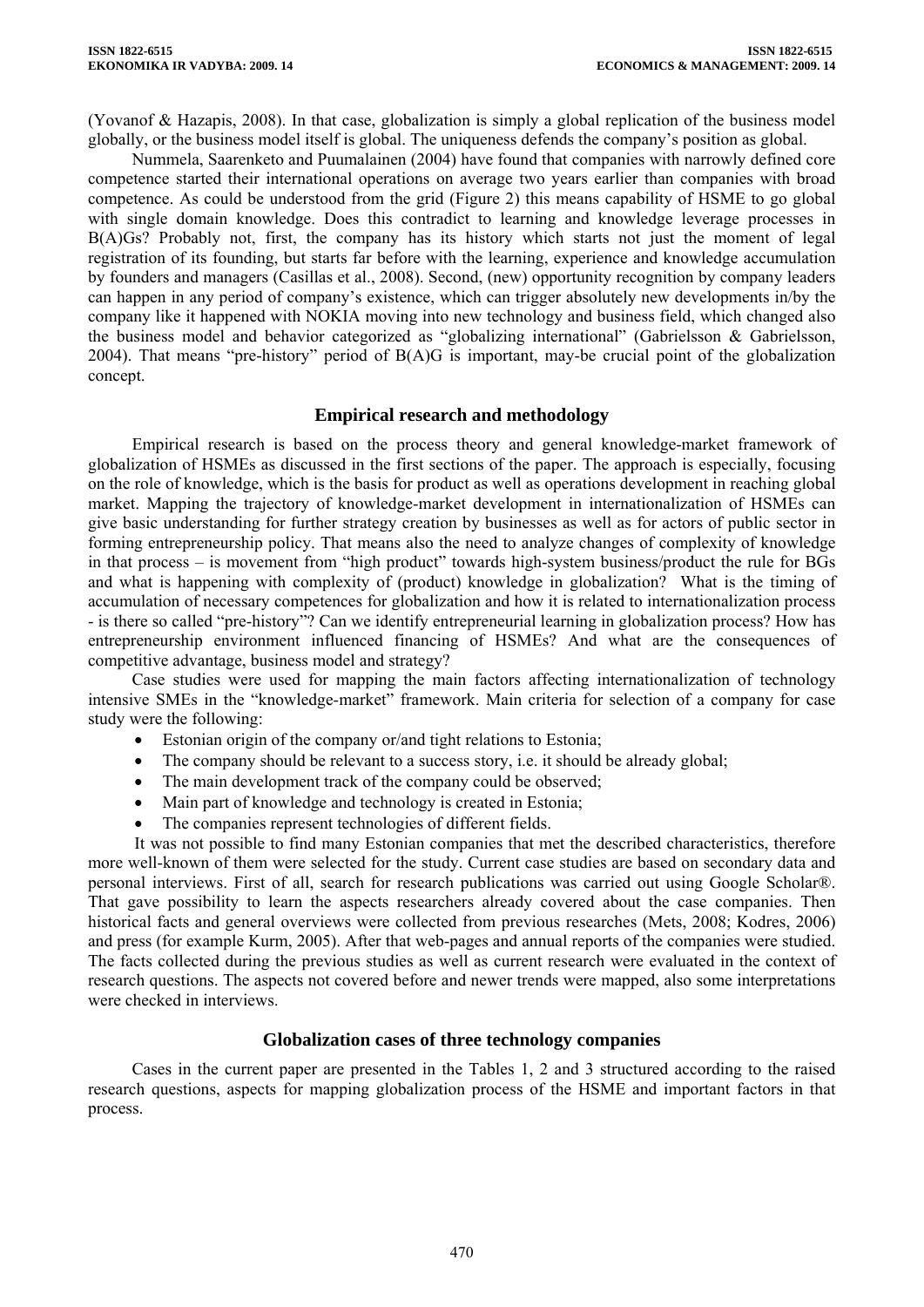| Company name,           | Regio Firm, 1988 (state-owned); Regio AS, 1990 (private LLC), founders - Jüri        |  |
|-------------------------|--------------------------------------------------------------------------------------|--|
| founding data, product  | Jagomägi, Rivo Noorkõiv and Madis Michelson, geographers, started with R&D           |  |
|                         | services (regional studies) and postcard production; 1989, road map of Estonia       |  |
| Pre-history period,     | 1992, mediation of Intergraph software; 1993, Teet Jagomägi (23) appointed the       |  |
| important events        | CEO after training in programming in USA; implementation of the geo-information      |  |
|                         | system (GIS); the first Estonian sea-map after Soviet occupation in 1940; 1994,      |  |
|                         | complete digital map technology using GPS; 1998, CD-Atlas                            |  |
| Opportunity recognition | 1999, the tender from Ericsson AB for mobile positioning software (MPS), new         |  |
|                         | product which became the breakthrough for globalization                              |  |
| Domestic period         | 1988, from inception operated in the Estonian market; 1992-1993, first export sales; |  |
|                         | amount of exports was not remarkable until 2001                                      |  |
| Internationalization    | 2000, merge with the Finnish listed corporation Digital Open Network Environment     |  |
| period (under the       | OY (DONE); 2001, drastic growth of exports to one fourth of sales; 2002,             |  |
| trademark Reach-U)      | bankruptcy of parent company; management buy-out of the company                      |  |
| Globalization period    | 2004, global reselling agreement with Ericsson; 2005, delivery of location based     |  |
|                         | services (LBS) middleware to Saudi Arabia; 2006, North Africa; 2008, entering the    |  |
|                         | market in Mexico                                                                     |  |
| Marketing               | Practically no (direct) costs for marketing on global market, partnering with global |  |
|                         | player                                                                               |  |
| Product development     | Widening the product range from post-cards and maps to GIS, digital maps and         |  |
|                         | LBS; ISO 9001: 2000 quality certificate since 2006.                                  |  |
| Finance                 | First, founders mortgaged their homes for bank loan on very unfavorable conditions   |  |
|                         | in 1993-1994. Later, in 1998 the Baltic Small Equity Fund (BSEF) became risk         |  |
|                         | capital partner for Regio; 2000, merger with DONE (funding product development)      |  |
| Lessons learned before  | Learning modern technology in USA, business development from venture capital         |  |
| globalization           | and merging quoted company DONE                                                      |  |
| Competitive edge        | Latecomer effect starting digital cartography and GIS from scratch. Learning and     |  |
|                         | integrating knowledge from different technology domains: design, cartography,        |  |
|                         | programming, GIS and LBS                                                             |  |
| Global business model   | B2B; partnering with global player Ericsson (piggybacking) being/creating part of    |  |
| and strategy            | telecom's value chain, leverage of new technology with traditional one, widening     |  |
|                         | product complexity enabling customer tailored solutions                              |  |

| <b>Table 1.</b> Regio – mobile positioning software company |  |  |
|-------------------------------------------------------------|--|--|
|                                                             |  |  |

*Source: Author's compilation based on Mets (2008), Reach-U (2009)*

| <b>Table 2.</b> Skype Technologies S.A. – global VoIP company |  |  |
|---------------------------------------------------------------|--|--|
|                                                               |  |  |

| Company name,           | Skype Technologies S.A., 2002, its Estonian branch in 2004, founders – Niklas     |
|-------------------------|-----------------------------------------------------------------------------------|
| founding data           | Zennström (Swede) and Janus Friis (Dane) involving four Estonian programmers      |
|                         | Ahti Heinla, Priit Kasesalu, Jaan Tallinn and Toivo Annus, promising high quality |
|                         | P2P phone, initial service Skype phone – free of charge                           |
| Pre-history period,     | The founders and the primary code writers Ahti Heinla, Priit Kasesalu and Jaan    |
| important events        | Tallinn had created P2P file-sharing internet environment KaZaA, which was        |
|                         | introduced by Dutch registered company Consumer Empowerment in March 2001         |
|                         | (sold to Sharman Networks; provoked scandalous court claims by copyright          |
|                         | organizations and music publishers)                                               |
| Opportunity recognition | took place before company was founded, technological idea and business model      |
|                         | were initiated from the former project KaZaA, sold in 2002                        |
| Domestic period         | Did not exist, the product was launched in Aug. 2003                              |
| Internationalization    | Concurred with globalization                                                      |
| period                  |                                                                                   |
| Globalization period    | Aug. 2003 - Jan. 2004: 2.4 million users from 200 countries; Aug. 2004: 9 million |
|                         | users; Aug. 2005: 51 million users; April 2006: 100 million users; June 2007: 196 |
|                         | million users; Apr. 2008: 308 million users; Feb. 2009: 405 million users         |
| Marketing               | The global final customers found practically without any marketing costs          |
| Product development     | Aug. 2003: First public beta version released; 2004: conference calling, SkypeOut |
|                         | Global (calls into landlines and mobile networks); Apr. 2005: SkypeIn and Skype   |
|                         | Voicemail; Dec. 2005: video calling; Jan. 2006: wireless mobile telephone; Feb.   |
|                         | 2009: full-screen video calling; Wide range of compatible equipment and software  |
|                         | designed and produced by partners worldwide                                       |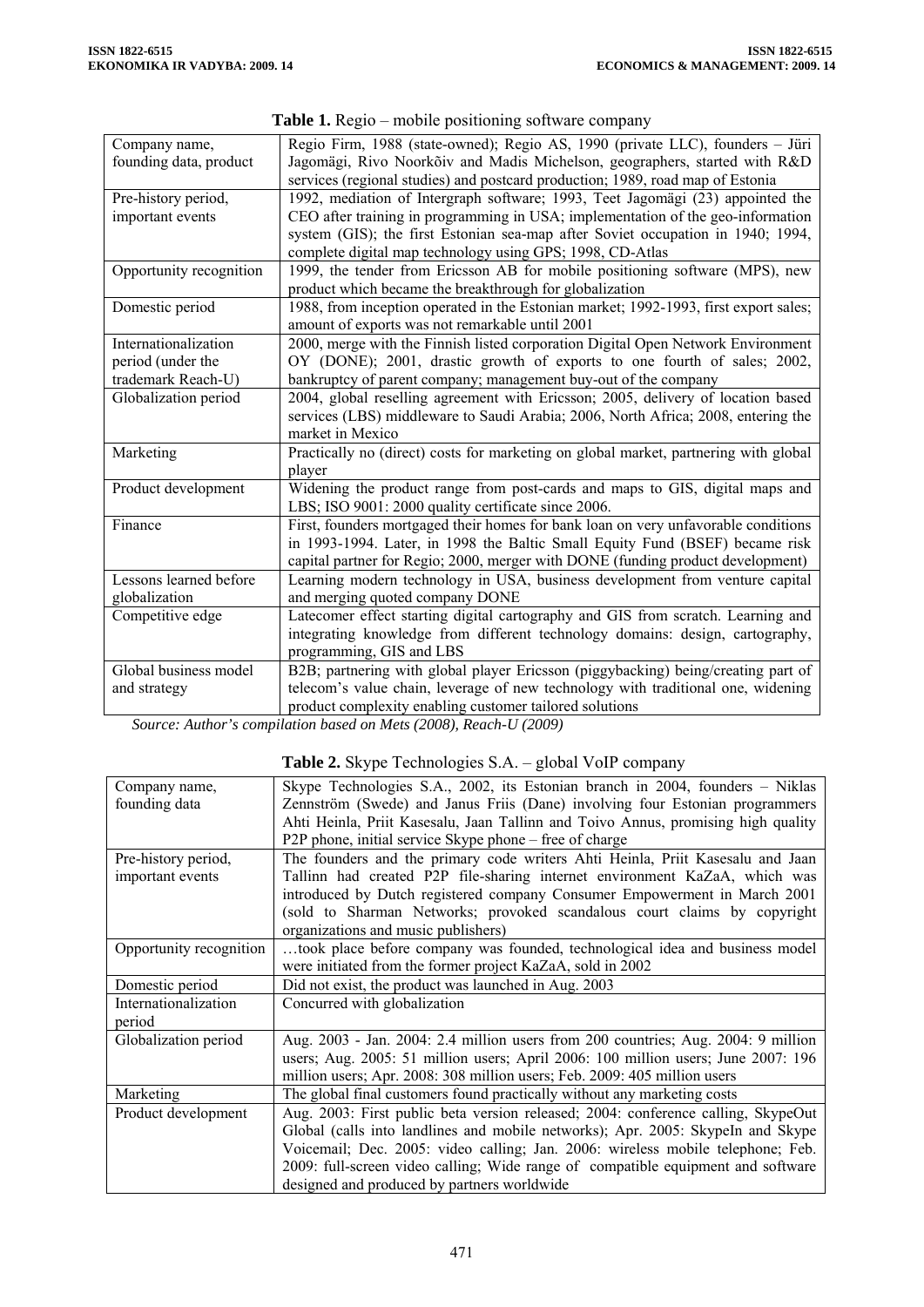| Finance                   | Sept. 2002: investment from Draper Investment Company (USA) of Steve Jürvetson,     |  |
|---------------------------|-------------------------------------------------------------------------------------|--|
|                           | investor with Estonian roots; Sept.-Nov. 2005: acquisition by the American Internet |  |
|                           | auction site eBay for approx. \$2.6 billion                                         |  |
| Lessons learned           | Reaching the market, the team has intensively expanded complexity of the product:   |  |
|                           | <b>Skype</b>                                                                        |  |
| Competitive edge          | No limits worldwide using Internet environment, global connection without extra     |  |
|                           | charge                                                                              |  |
| <b>Business</b><br>model. | P2P, collaborating and competing with (big) telecoms                                |  |
| strategy                  |                                                                                     |  |

*Source: Author's compilation based on Kurm (2005), Thomann (2006), Leibowitz, Ripeanu and Wirzbicki (2003), Yovanof and Hazapis (2008), Skype (2009).* 

| Company name,           | Asper Biotech AS, 1999, founders - prof. Andres Metspalu and Jaanus Pikani,              |
|-------------------------|------------------------------------------------------------------------------------------|
| founding data, initial  | former CEO of University Clinics, genotyping service and package (instrumentation,       |
| product                 | software and bioinformatics solution) for identifying genetic components of human        |
|                         | disease, mostly customers of R&D field                                                   |
| Pre-history period,     | 1996-1999, prof. Metspalu worked in the universities in France and USA                   |
| important events        | working out a particular genotyping technology                                           |
| Opportunity recognition | took place before company was founded, technological idea and the initial                |
|                         | business model were generated from the founder's experience                              |
| Domestic period         | Practically did not exist                                                                |
| Internationalization    | 2001, the first international revenues were generated; results of the first project were |
| period (under the       | published in top journals Nature and PNAS for reference                                  |
| trademark Reach-U)      |                                                                                          |
| Globalization period    | 2001-2002, local representative agreements were signed with partners in Japan, USA,      |
|                         | Norway and Italy; 2003-2004, focus turned on direct contacts and shifted from            |
|                         | products to services; 2009: clients in more than 40 countries                            |
| Marketing               | Quite intensive advertising in special journals complimented with research               |
|                         | publications in the beginning. Direct marketing (1000 - 10000 institutions/companies     |
|                         | worldwide) partly based on personal contacts of the professor                            |
| Product development     | Started from wider (complex) product range (technology platform, methodology,            |
|                         | equipment, analysis) offer, focus turned to concrete DNA tests' and diagnostics'         |
|                         | services; ISO 9001: 2000 quality certificate, since 2000                                 |
| Finance                 | Involving risk capital investment for product and technology development from the        |
|                         | very beginning: US origin SEAF fund in 2000, later BSEF; EU FP6 funding of               |
|                         | several projects                                                                         |
| Lessons learned         | Low efficiency of partnering with local players in global niche market; selling          |
|                         | complicated product needs expensive support system; most effective was replacing         |
|                         | analysis' product sale with the analysis' services; splitting the business by moving     |
|                         | instrumentation, software and technology platform development into the HSME              |
|                         | Genorama with the same owners                                                            |
| Competitive edge        | Competence-based world-wide recognized analysis' methodology; founder's                  |
|                         | personal worldwide scientific contacts; (comparatively) low cost knowledge               |
|                         | intensive service                                                                        |
| Business model,         | From B2B to B2C; creating new markets by focusing on (high competence) different         |
| strategy                | specialized services for different segments: genotyping for special global niches        |

### **Table 3.** Asper Biotech – small global biotech company

*Source: Author's compilation based on Kask (2009), Kodres (2006), AS Asper Biotech (2001-2007), Asper Biotech (2009), Genorama (2009)*

### **Main findings, discussion and conclusions**

Following general understanding from former researches, Estonia corresponds to the environments of small open economies' (SMOPEC) context of BG HSMEs being even remarkably smaller than Finland or Sweden covered by several authors earlier (Luostarinen & Gabrielsson, 2006). Since 1992 the Estonian government has practiced a liberal economic policy, and has opened the Estonian market to foreign goods and capital. That policy has helped to attract foreign investments which fostered to overcome backwardness inherited from Soviet occupation. As liberal but also comparatively poor economy Estonia has not supported neither technology-based nor any start-ups as strongly as neighboring Western countries could do. Therefore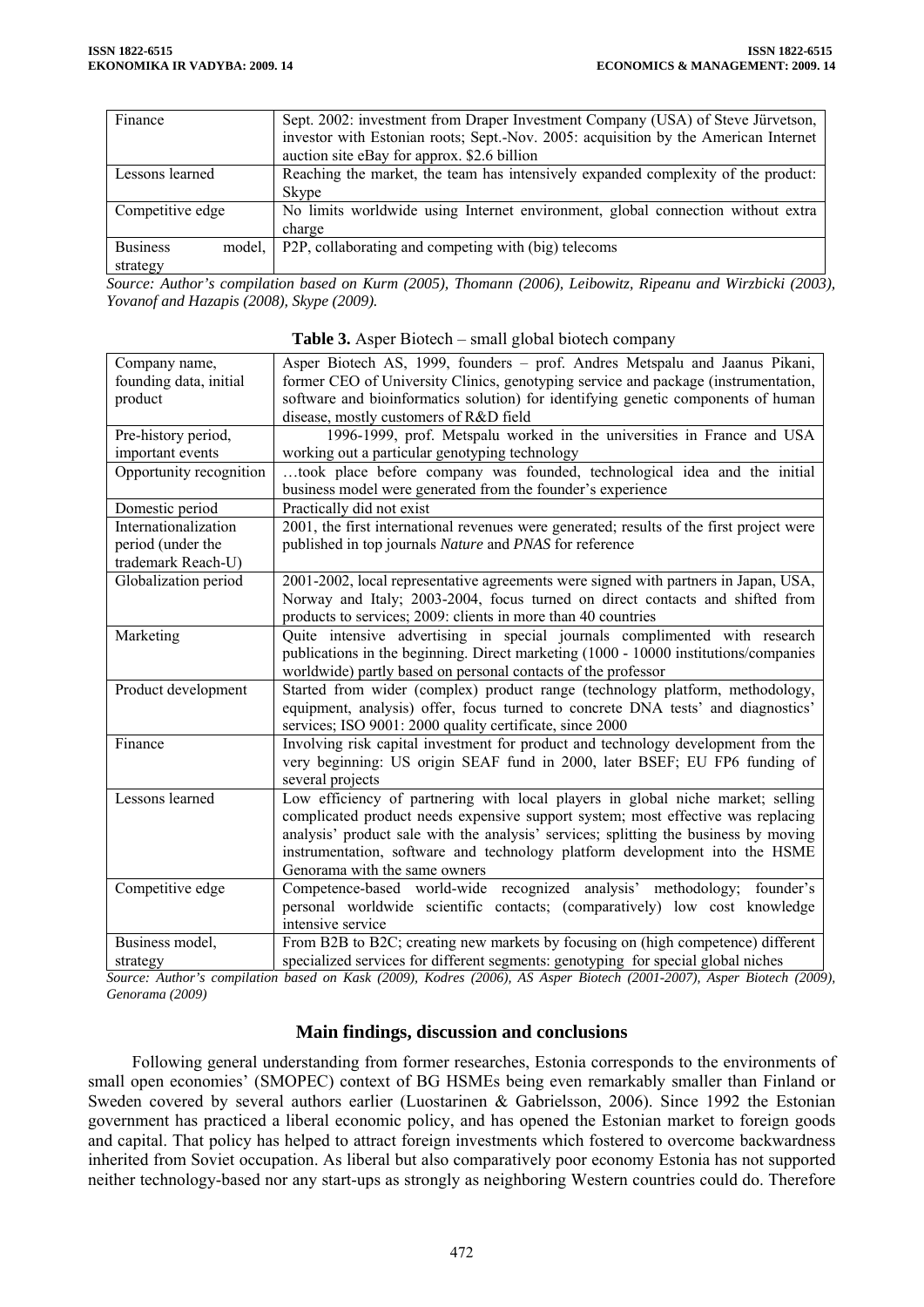the main survival condition for companies has been the balance between costs and revenues which did not give the chance to invest enough into new technology development. This is a part of explanation of "long journey" of Regio, founded in 1988, to global market as presented in Figure 3. Before internationalization Regio had already quite a wide range of products of different technology domains (design, cartography, GIS and software). Because the lack of resources product development was hindered for several years in the mid of the 1990s. Later, in 1998 the Baltic Small Equity Fund (BSEF) became risk capital partner for Regio, but even that was not enough. More possibilities were created through the merger with DONE. Global breakthrough succeeded first with one product only – location based services (LBS) provided as a part of value chain of global player Ericsson since 2004.



**Figure 3.** Product knowledge-market trajectories of globalizing HSMEs (the author's drawing)

Spreading worldwide LBS service afterward has enabled to compliment global product with the elements of its traditional and new products leveraging complex knowledge across global markets. The process in "knowledge-market" framework is described with S-shape curve.

Skype represents another development trajectory, where globalization starts from one concrete product and after global breakthrough it is leveraged with wide range of improvements and additional functions growing knowledge complexity of the product. The trajectory (see Figure 3) seems to be very relevant to classical process of moving from "high product" to "high system" business, which could be described with the Γ-curve. The knowledge accumulation for VoIP-company was strongly supported by "pre-history" of technology and business competences developed in KaZaA project. The same important was also an international team, its visionary ideas, technological skills and capability to attract VC at the very early stage. Although some experts guess that in technological meaning Skype did not change too much in ICT world (Landler, 2005), main was clever way for "putting together bits and pieces". The "peer-to-peer" (P2P) technology concept and business model of the Skype has found being disruptive innovation (Yovanof & Hazapis, 2008) completely changing global market of telecommunication. The case confirms again that the most effective innovations do not need hard basic research any more, just new ideas how basic knowledge could be used (Mets, 2006).

The case of Asper Biotech is an example of contrary development of product on the market. The beginning was also quite classical stage of knowledge accumulation. Professor initiating the HSME was very active also in business development and finding the funding. Using already improved entrepreneurship environment in Estonia in the beginning of 21st century the founders succeeded to involve remarkable resources for product development from different risk funds and European Union framework program (FP). Complexity of the product range at the beginning was quite high. Asper Biotech started global offering from inception. It was supported by advertising, research publications and personal contacts of prof. Metspalu. Learning in the process of market development it became clearer that in the specific business with very small shipments and mediation of genotyping services "business-to-business" (B2B) model with local partners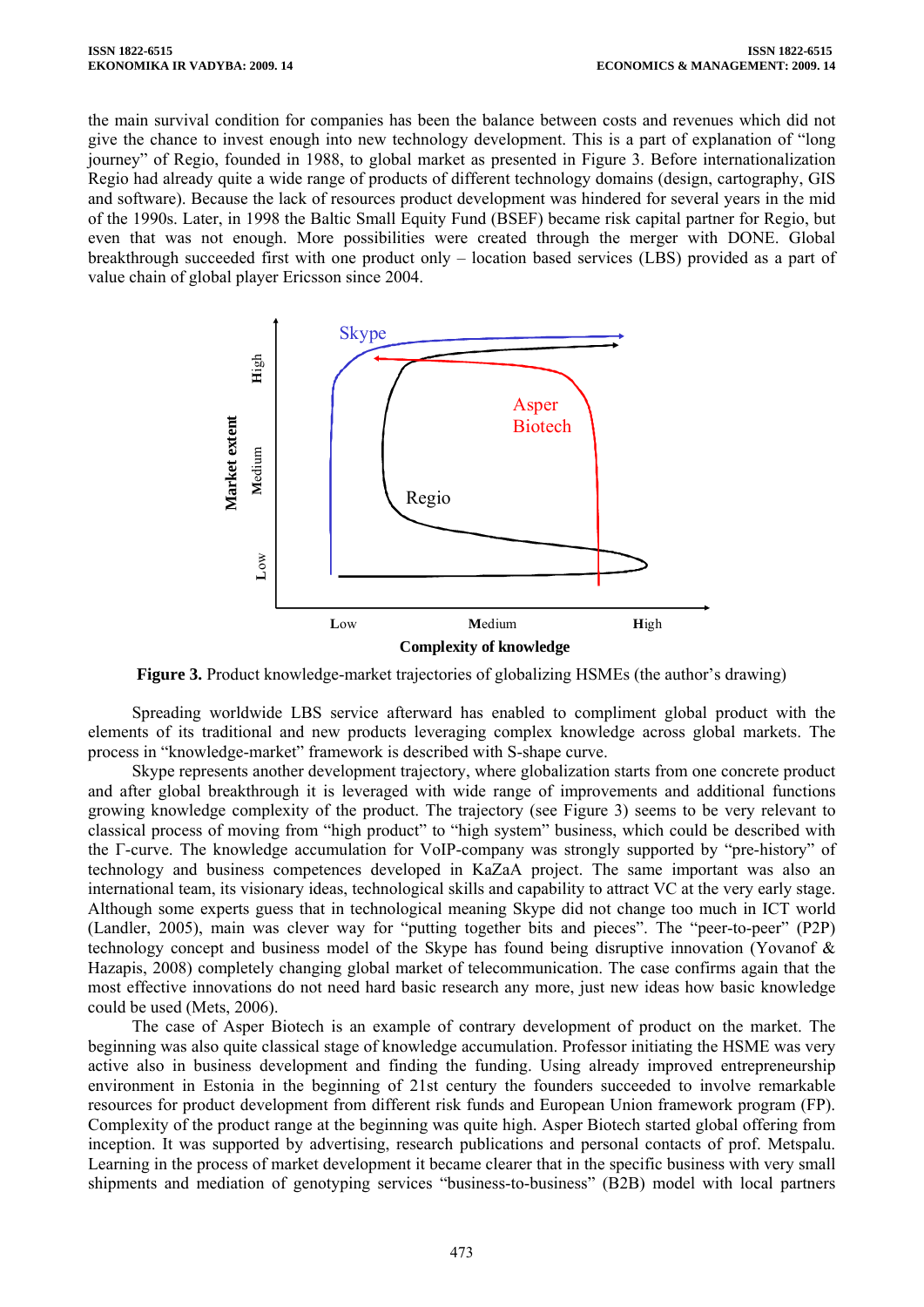could not be efficient. As a result direct sales ("business-to-client" – B2C model) to final customers were implemented. The most complicated part of product range – technology platform with complementary methodology and software needed another commercialization approach, therefore it was moved into another business Genorama with its specific strategy. As a result, a complex system-offer was replaced with less complex product for the client in the global niche market. In the "knowledge-market" axis the process could be described with the rotated L-curve. Besides that the company has found that they still may be at the very beginning of customary market creation for gene test and diagnostics which market need should be facilitated.

On the example of three different knowledge-market trajectories case studies of completely or partly Estonian-origin HSMEs in the field of ICT and biotechnology some generalizations and conclusions can be made.

Appearance of the "born global" phenomenon in company's behavior presumes knowledge and experience accumulation  $-$  i.e. entrepreneurial learning period, which is leading to (global) business (breakthrough) opportunity recognition. This competence accumulation period can take place before formal company founding as well as in the framework of already functioning businesses.

Usually BG HSMEs focus on global niche market, but they can also challenge the whole industry. It seems that partly the aspect depends on the maturity of the industry. Skype is a good example of going wide market from inception. But Asper Biotech could refer to the potential/chance to turn new technology niche product/service into wide customer market need as a result of growing awareness of potential clients.

BGs have usually relatively low resources for marketing, but not only, there is lack of resources for anything. But this could be not disturbing to global breakthrough as seen on the example of Skype. Clever business model and free of charge basic service can create absolutely new approach in the industry. Technology innovation that means also innovation in the market and human behavior, can finally lead to social innovation. Moving from single product/knowledge domain to "high system" products is not the absolute rule. Market can cause the contrary processes, i.e. simplifying complexity of the product. That happens in the learning process the company can experience on the market.

 The experience with the three Estonian-related case study companies demonstrate that the HSMEs can be very successful, but even success stories have their "critical" points, learning from which creates better basis for knowledge economy of the country. From lessons experienced by case companies can learn entrepreneurs and managers of technology and knowledge-intensive businesses as well as relevant public sector. These are lessons for educators of future engineers and scientists-technologists – how to integrate technology competences with entrepreneurial skills. The schools the engineers and researchers of case companies graduated from are still giving too little knowledge and attitude how to use technology skills in creating higher value for society. That is the challenge not only for higher education institutions of Estonia but also for the whole national innovation system.

### **References**

- 1. Aaltio, I. (2008). "Management education as an identity construction: the case of Estonia and its transition background", Int. J. Entrepreneurship and Small Business, Vol. 4(1), pp. 83-99.
- 2. Andersen, O. (1993). "On the Internationalization Process of Firms: A Critical Analysis", Journal of International Business Studies, Vol. 24(2), pp. 209-231.
- 3. AS Asper Biotech (2001-2007). Annual reports (in Estonian).
- 4. Asper Biotech (2009). "Company profile", http://www.asperbio.com/company.htm, accessed 24 February 2009.
- 5. Bell, J., McNaughton, R., Young, S. and Crick, D. (2003). "Towards an Integrative Model of Small Firm Internationalization", Journal of International Entrepreneurship, 1, 339-362.
- 6. Bell, J., McNaughton, R. and Young, S. (2001). "'Born-again Global' Firms. An Extension to the 'Born Global' phenomenon", Journal of International Management, 7, 173-189.
- 7. Blomstermo, A. and Sharma, D. (2003). "Three Decades of Research on the Internationalisation Process of Firms". In: Learning in the Internationalisation Process of Firms. (Eds.) Blomstermo, A. and Sharma, D., Cheltenham: Edward Elgar, pp.16-35.
- 8. Casillas, J.C, et al. (2008). "An integrative model of the role of knowledge in the internationalization process", J World Business, doi:10.1016/j.jwb.2008.08.001.
- 9. Chesbrough, H. and Rosenbloom, R.S. (2002). "The role of the business model in capturing value from innovation: evidence from Xerox Corporation's technology spin-off companies", Industrial and Corporate Change, Vol. 11(3), pp. 529-555.
- 10. Corbett, A.C. (2005). "Experiential learning within the process of opportunity identification and exploitation", Entrepreneurship Theory and Practice, July, pp. 473-491.